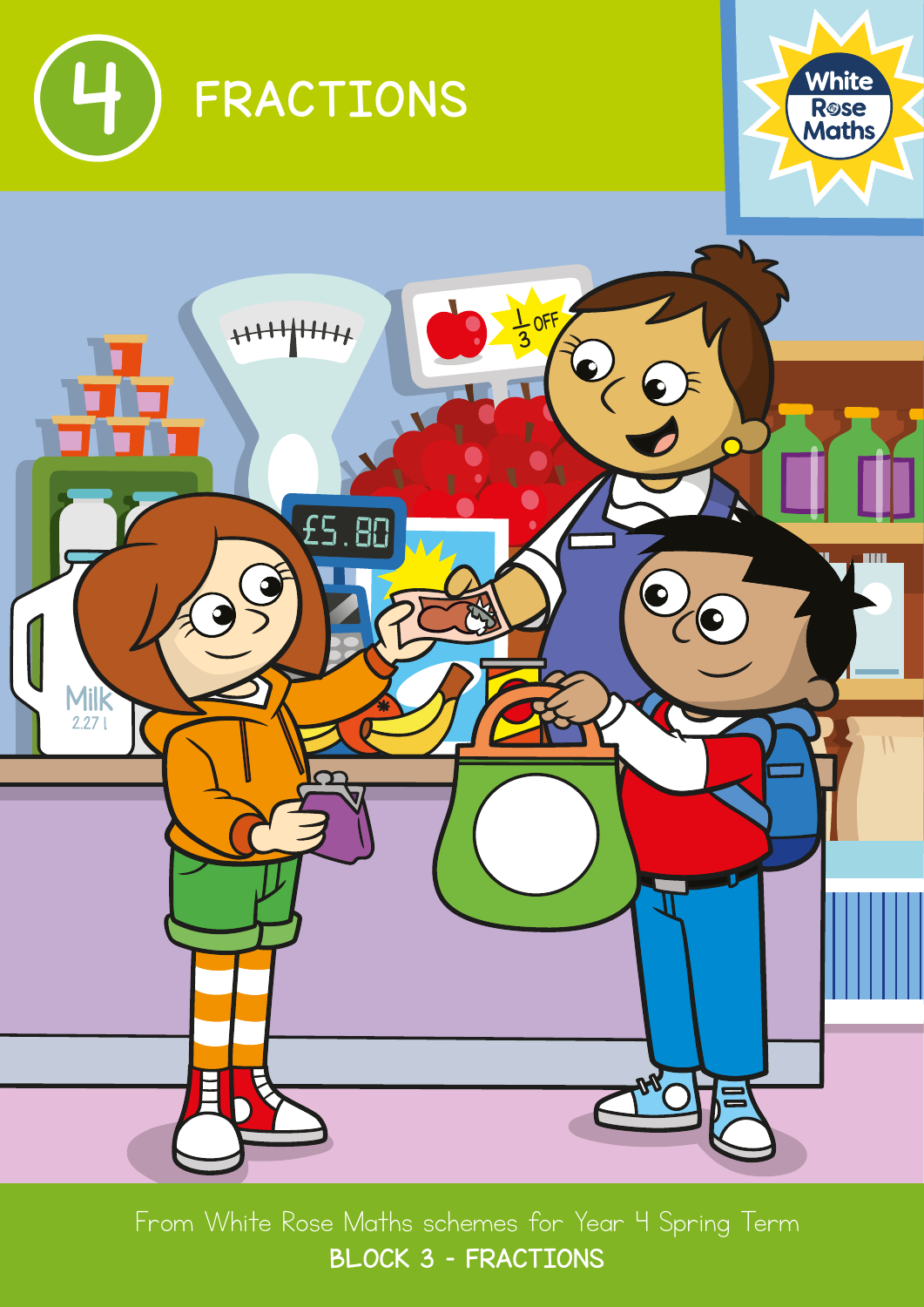





What fraction is the arrow pointing to?



2) What is  $\frac{4}{9} + \frac{3}{9}$ ?

Use the bar model to help you.

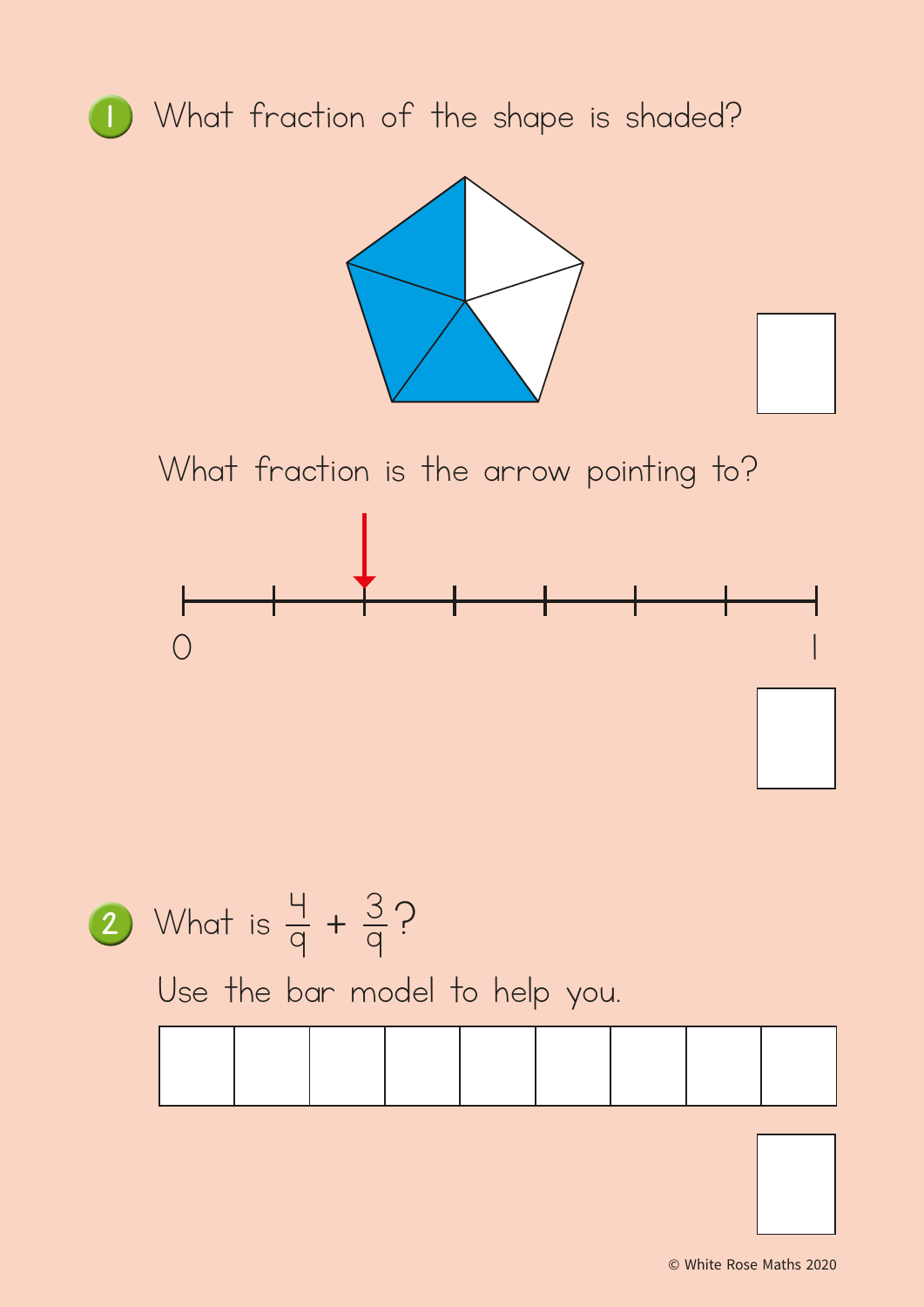## Complete the equivalent fractions.

Use the fraction wall to help you.





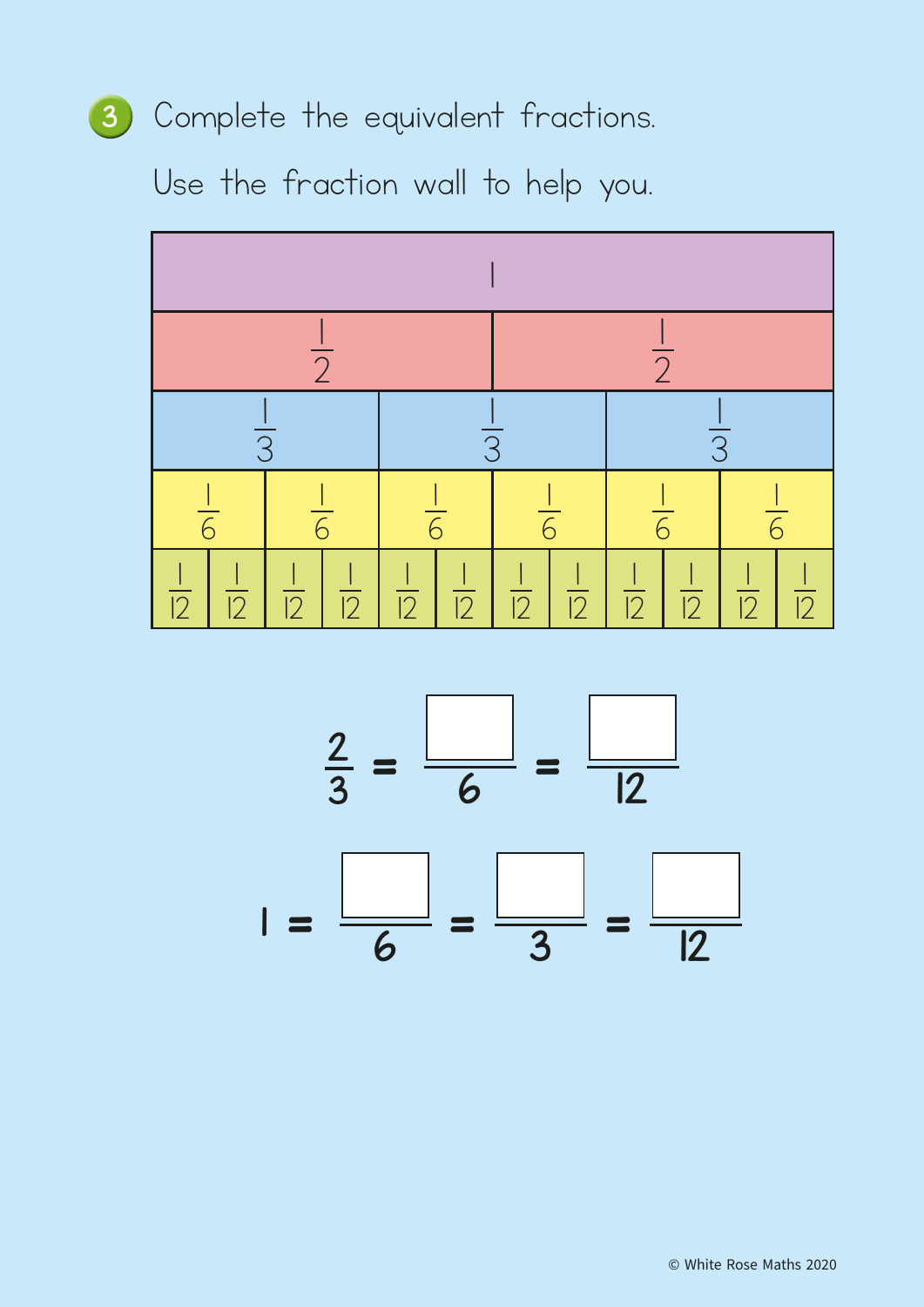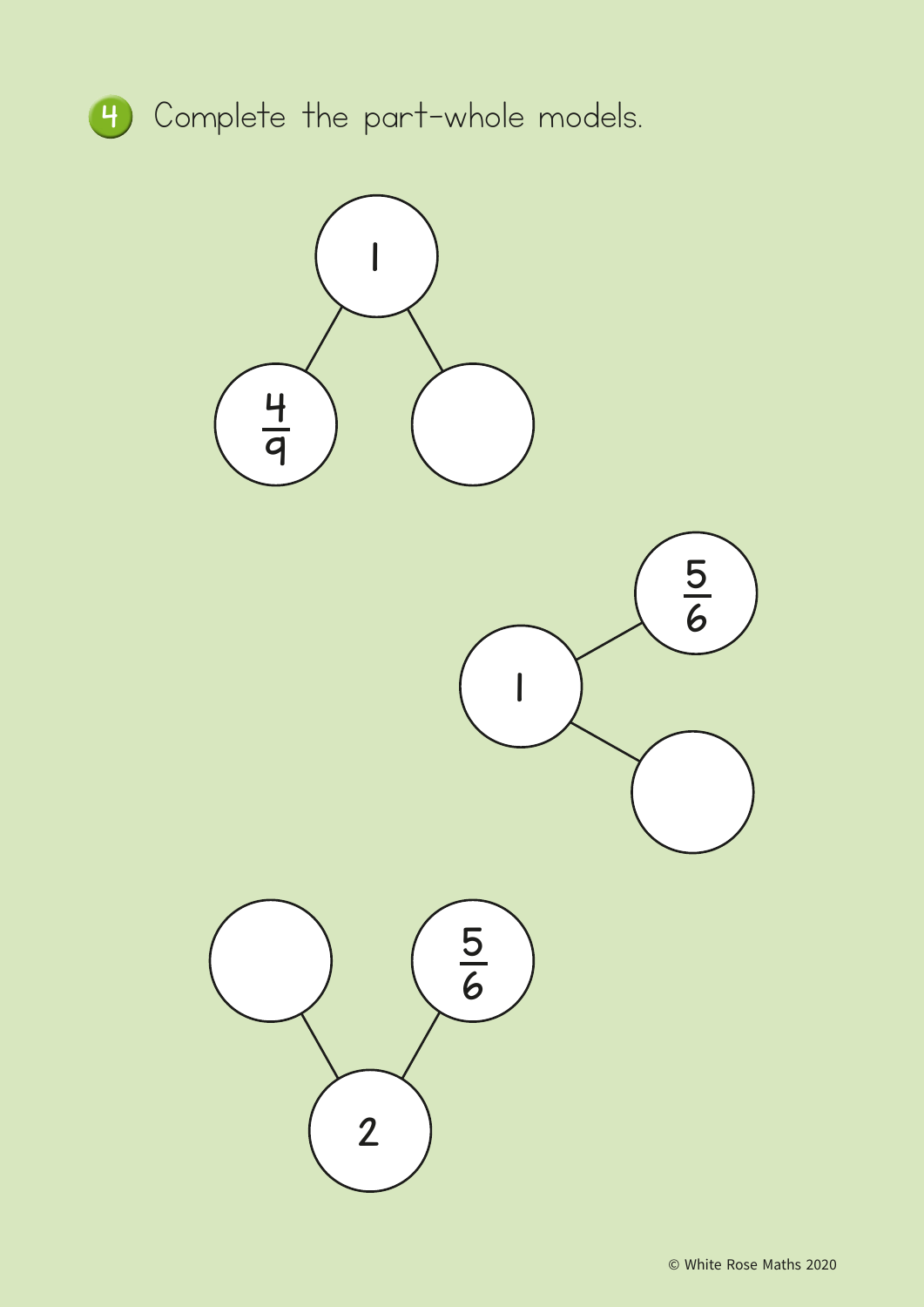

$$
\frac{2}{5} + \frac{4}{5} = 1 + \boxed{}
$$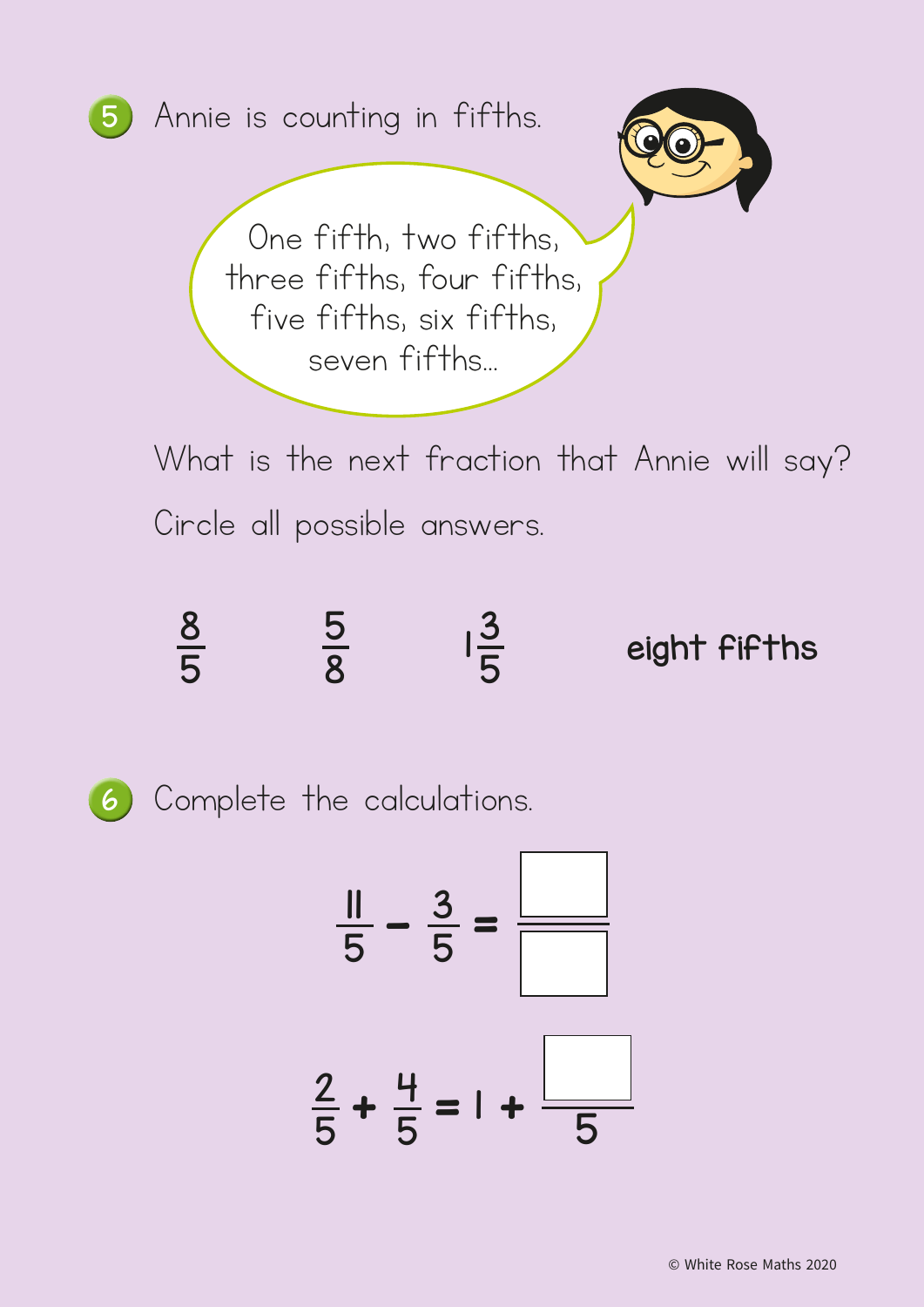



Brett eats  $\frac{7}{10}$  $\frac{7}{10}$  of the chocolate bar. How many more grams does Brett eat than Eva?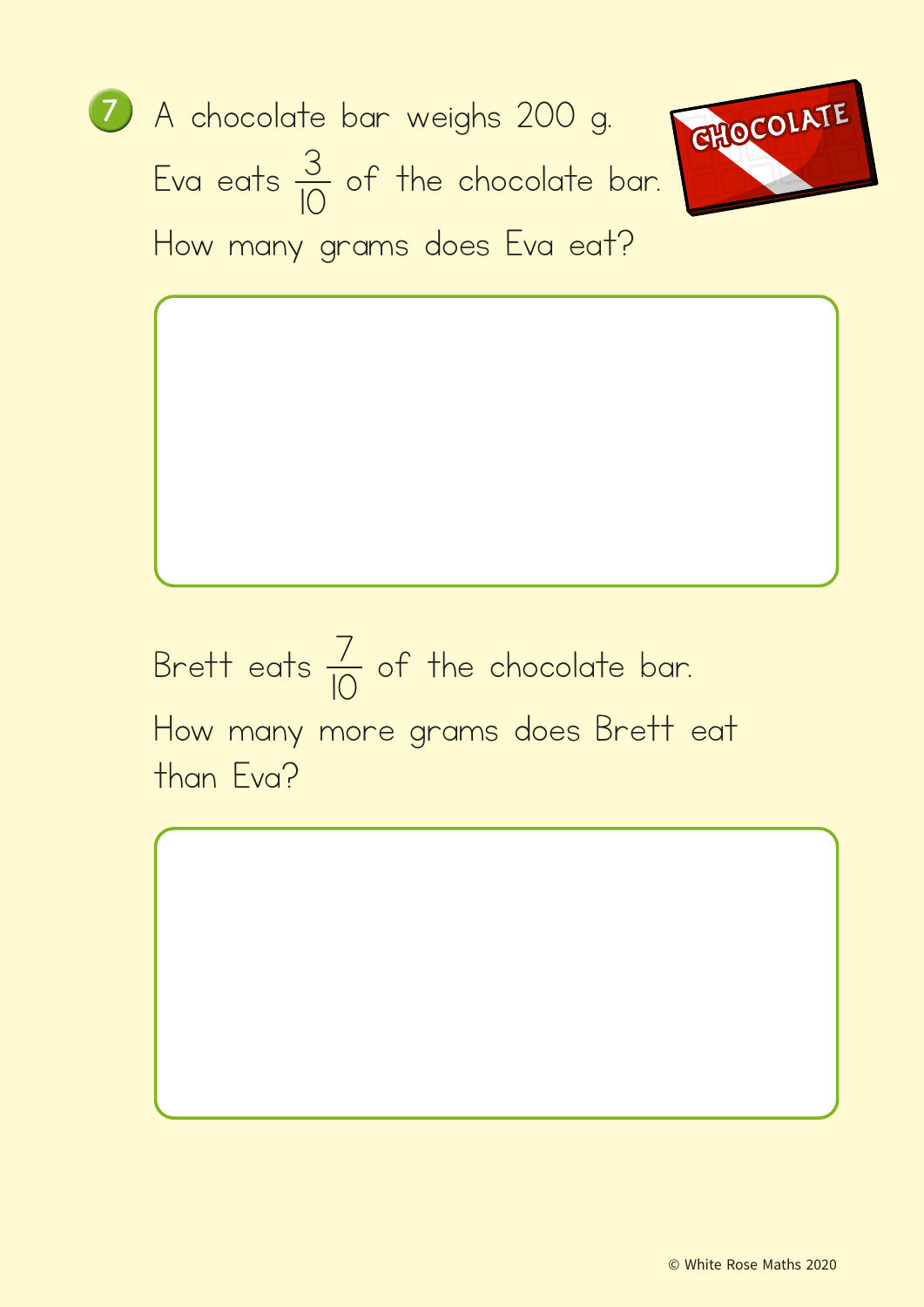

Fill in the missing numbers.

$$
\frac{1}{8} \text{ of } \boxed{ } = 24
$$



$$
\frac{3}{8} \text{ of } \boxed{ } = 24
$$